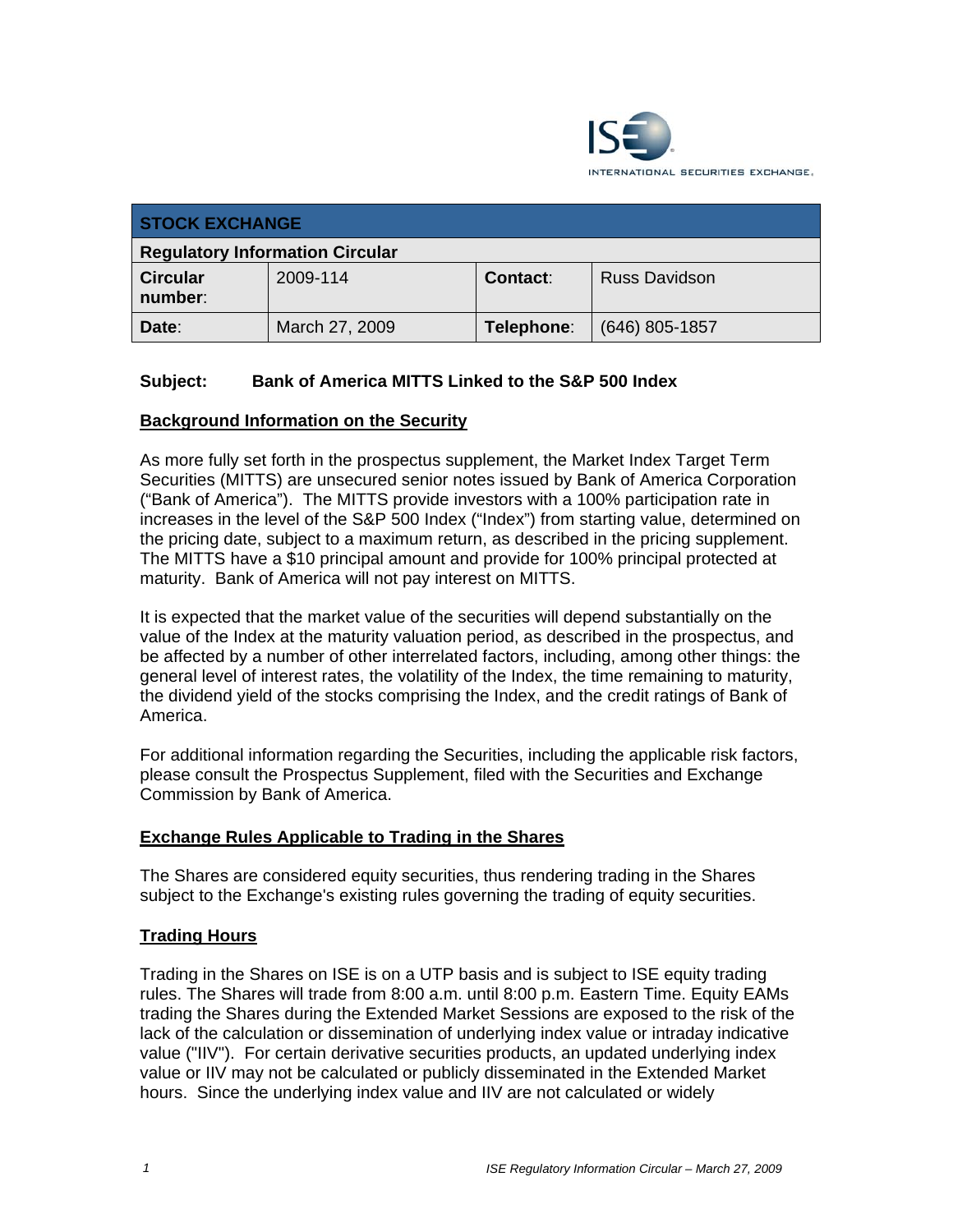disseminated during Extended Market hours, an investor who is unable to calculate implied values for certain derivative securities products during Extended Market hours may be at a disadvantage to market professionals.

## **Trading Halts**

ISE will halt trading in the Shares of a Trust in accordance with ISE Rule 2101(a)(2)(iii). The grounds for a halt under this Rule include a halt by the primary market because it stops trading the Shares and/or a halt because dissemination of the IIV or applicable currency spot price has ceased, or a halt for other regulatory reasons. In addition, ISE will stop trading the Shares of a Trust if the primary market de-lists the Shares.

## **Delivery of a Prospectus**

Pursuant to federal securities laws, investors purchasing Shares must receive a prospectus prior to or concurrently with the confirmation of a transaction. Investors purchasing Shares directly from the Fund (by delivery of the Deposit Amount) must also receive a prospectus.

Prospectuses may be obtained through the Distributor or on the Fund's website. The Prospectus does not contain all of the information set forth in the registration statement (including the exhibits to the registration statement), parts of which have been omitted in accordance with the rules and regulations of the SEC. For further information about the Fund, please refer to the Trust's registration statement.

**This Regulatory Information Circular is not a statutory Prospectus. Equity EAMs should consult the Trust's Registration Statement, SAI, Prospectus and the Fund's website for relevant information.**